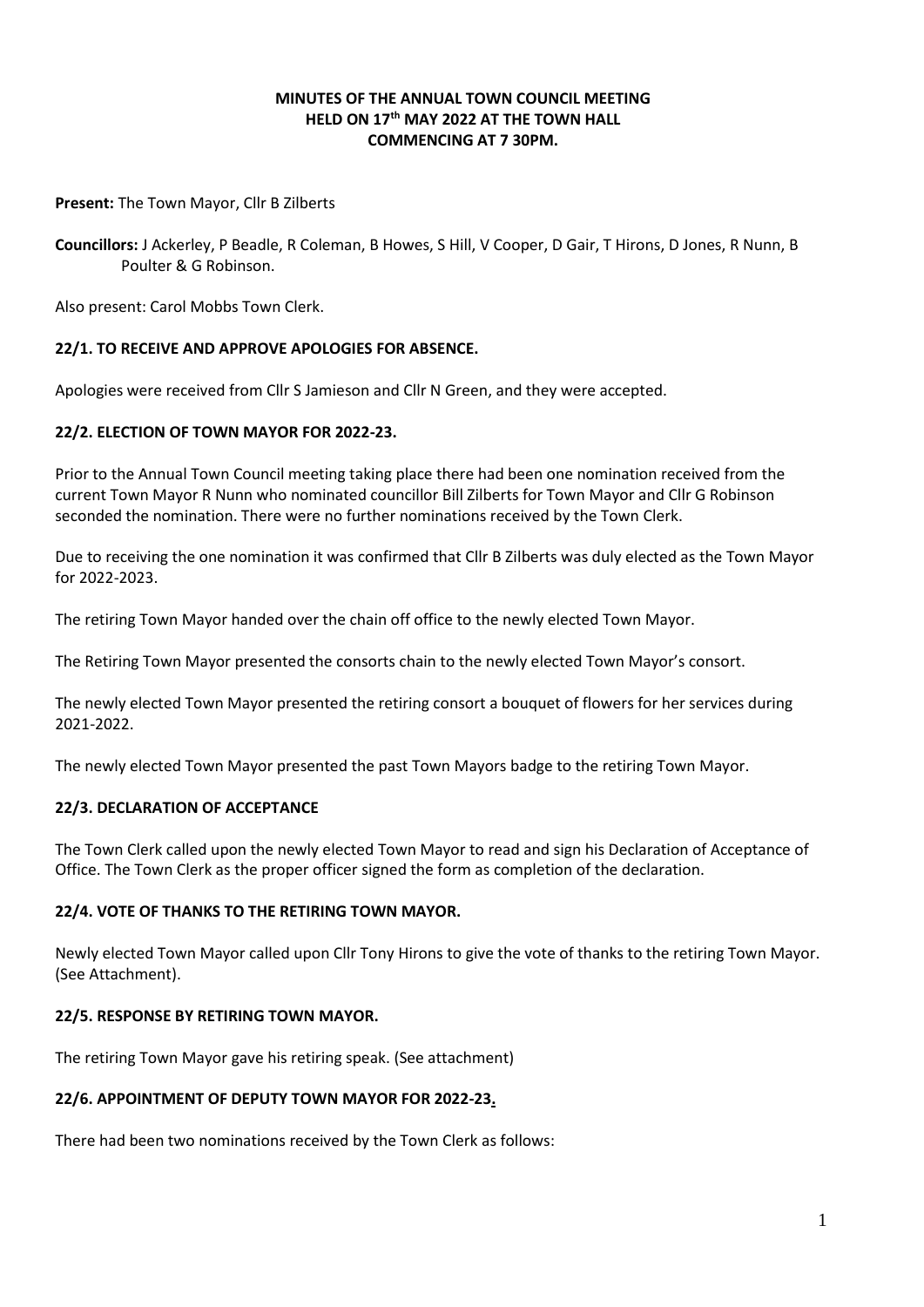Cllr R Nunn has nominated Cllr P Beadle for the position of Deputy Town Mayor, and it was seconded by Cllr T Hirons and Cllr D Gair.

Cllr G Robinson has nominated Cllr D Jones for Deputy Town Mayor and it was seconded by Cllr S Hill.

There were no further nominations received by the Town Clerk.

An anonymous vote took place and the nominee receiving the highest number of votes was elected as Deputy Mayor.

The New Town Mayor declared that Cllr D Jones was duly elected as Town Deputy Mayor for 2022-23.

The newly elected Deputy Town Mayor stepped forward and was presented with the Deputy Town Mayor's chain.

## **22/7. DECLARATION OF ACCEPTANCE.**

The newly elected Town Mayor called upon Cllr D Jones as the newly elected Deputy Mayor to come forward and to read and sign his Declaration of Acceptance of Office. The Town Clerk as the proper officer signed the form as completion of the declaration.

## **22/8. TO RECEIVE ANY DECLARATIONS OF INTEREST AND TO CONSIDER REQUESTS FOR DISPENSATIONS FROM MEMBERS ON MATTERS IN WHICH THEY HAVE A DISCLOSABLE PECUNIARY INTEREST.**

None were received.

## **22/9. TO RECEIVE THE TOWN MAYOR'S ANNOUNCEMENT.**

Please see the attachment.

#### **22/10. TO DETERMINE THE DATES OF COUNCIL MEETINGS FOR 2022-23.**

It was **RESOLVED** to accept the attached meeting dates for 2022-2023.

#### **22/11. APPOINTMENT OF MEMBERS.**

It was **RESOLVED** to accept the current listing of appointment of members and any additions will be added and circulated, where necessary.

#### **22/12. TO RE-ADOPT THE POWER OF COMPETENCE FOR 2022-23.**

The Council **RESOLVED** to re-adopt the General Power of Competence.

The newly elected Town Mayor declared that the following agenda items 22/13 to 22/17 were deferred until the next Town Council meeting to be held on 14<sup>th</sup> June 2022.

#### **22/13. TERMS OF REFERENCE.**

#### **22/14. TO APPROVE THE RISK ASSESSMENTS**

#### **22/15. TO APPROVE THE ASSET REGISTER.**

#### **22/16. TO APPROVE THE FINANCIAL REGULATIONS.**